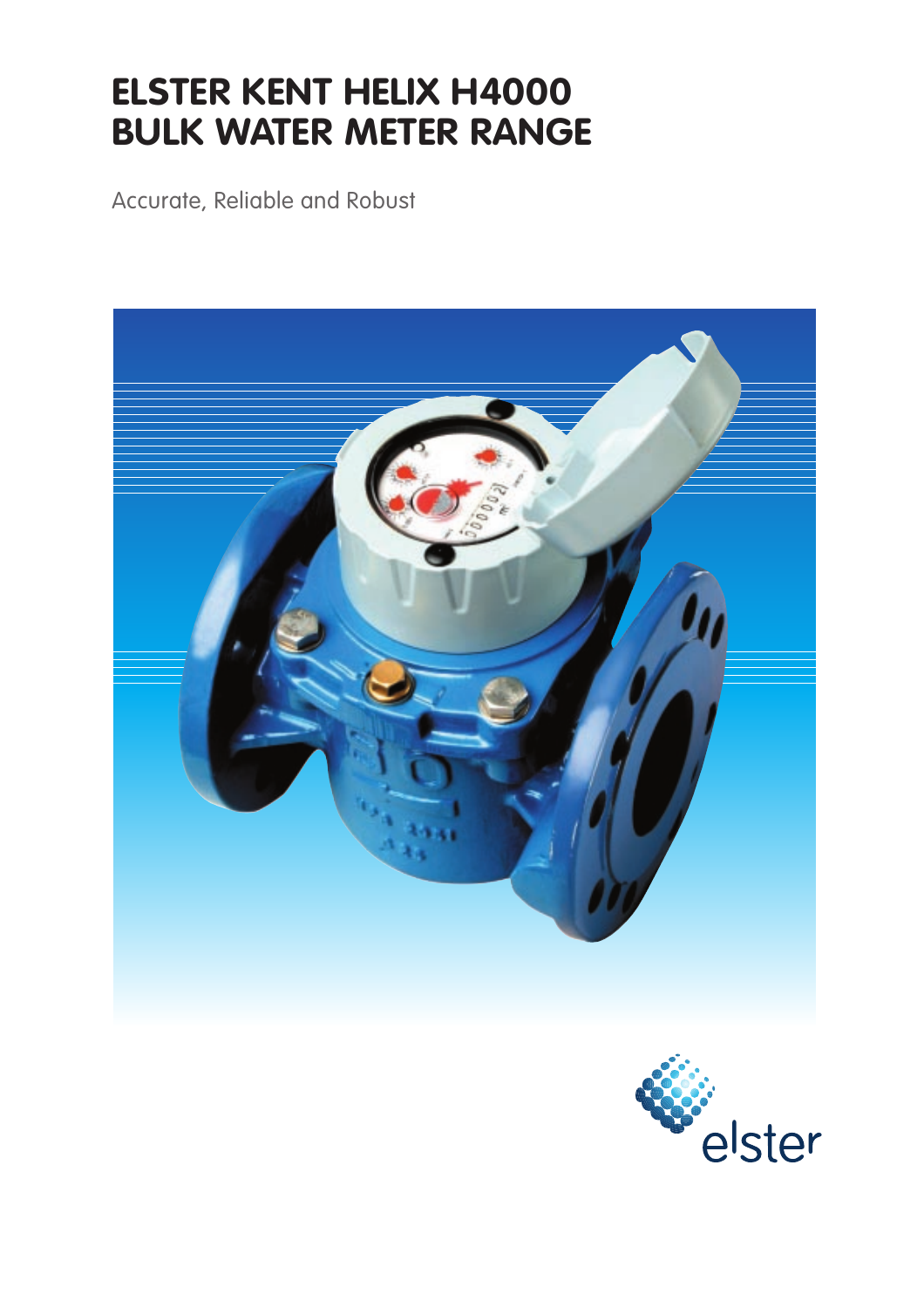**he Elster Kent Helix H4000 is a Woltmann-type meter T designed for measuring bulk flows of cold potable water for revenue billing in commercial or industrial applications and distribution system monitoring.**

**Features**

- **Multiple pulsed output for increased management information**
- **Extended low and high flow performance**
- **Water temperature up to 50°C**
- $\blacksquare$  Suitable for forward and reverse flow metering
- **Robust shroud and copper can register for long life and clear readability**
- **Longer wear life for optimum accuracy**
- **Exceeds Class B specification in forward direction and for sizes up to 150mm in reverse direction**
- **Inductive Pulse Outputs**
- **Pressure Tapping**

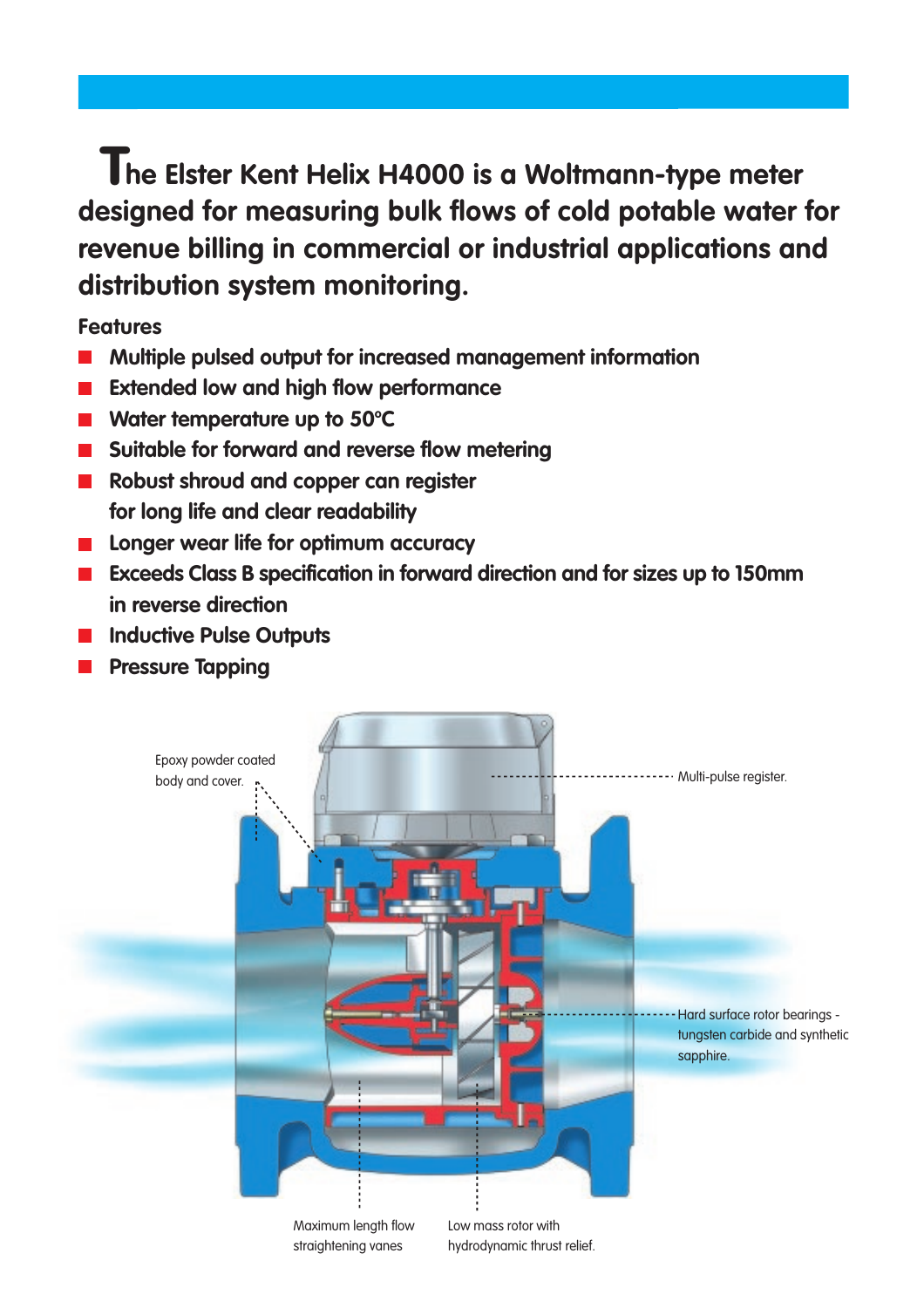

Available in ten sizes for flow rates between 0.35  $\mathsf{m}^3\prime$ h and 2000 m $^3$ /h, the H4000 operates at temperatures up to 50°C and a maximum working pressure of 16 Bar. Accuracy is maintained in both forward and reverse flow, and various register options are available to suit different applications. The meter complies with all relevant international quality standards, substantially exceeding ISO4064 BS5728 Class B specifications for forward flow installations in horizontal, vertical and inclined pipelines.

### **Reverse flow metering**

Available in sizes up to 150mm, reverse flow metering aids network management and ensures accuracy in revenue billing applications.

### **Robust construction**

Like all Elster meters, the Helix H4000 is manufactured from the highest quality materials for maximium resistance to wear and corrosion. Meter body and cover are epoxy powder coated for protection in all environments. Thrust pads and stub spindles are manufactured in tungsten carbide and jewelled rotor bearings are used for maximum wear life. All wetted materials are UK WRc approved against health risk.

**Bi-directional inductive pulse outputs 150mm - 300mm**



### **In-line strainer**

The use of an Elster inline strainer is recommended to protect the rotor and help reduce the effect of turbulence.

**Bi-directional inductive pulse outputs 40mm - 100mm**

Primary 1 pulse per litre

Secondary 1 pulse per 10 litres



Primary 1 pulse per 10 litre

Secondary 1 pulse per 100 litres

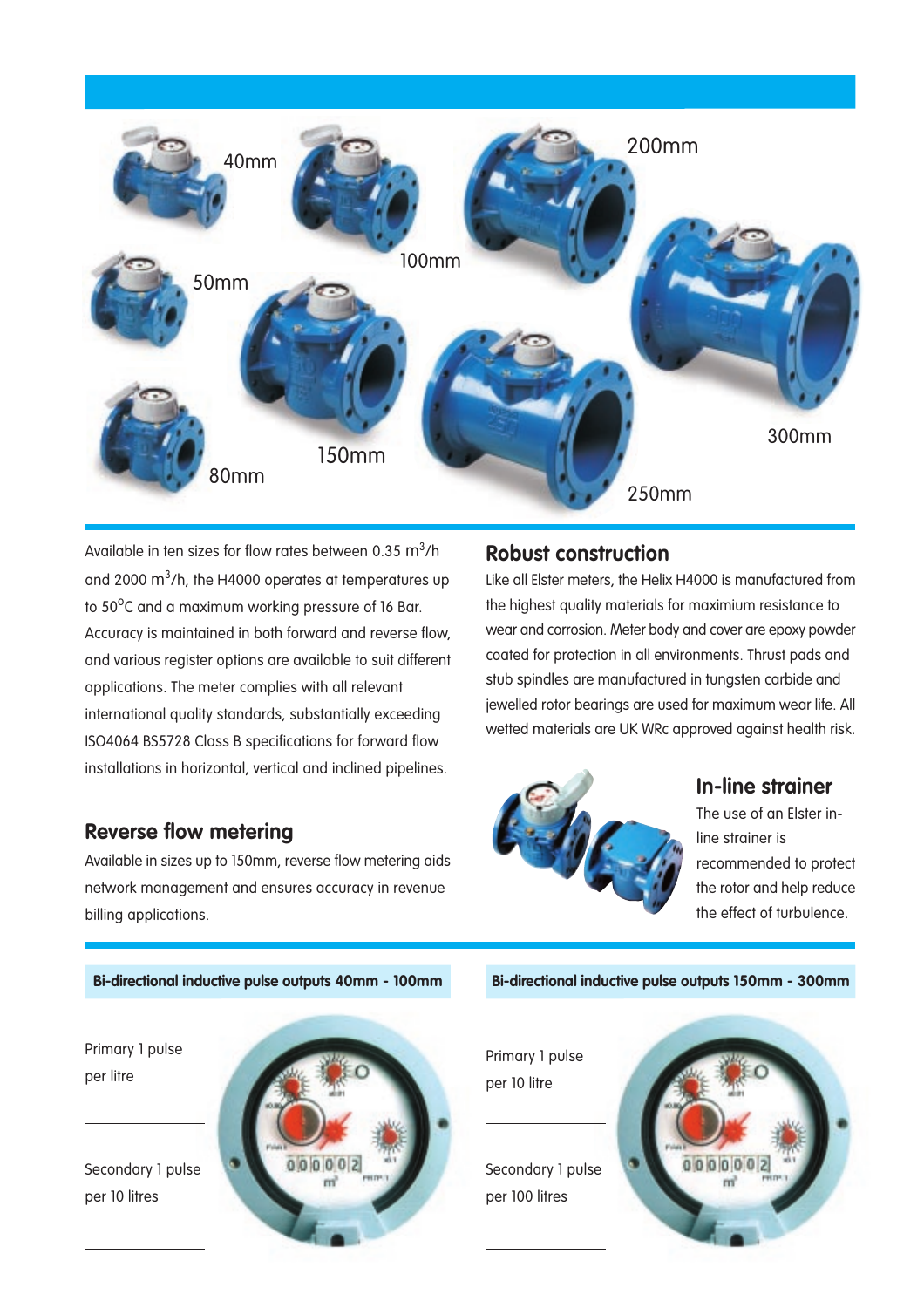

### **Elster Kent/Emeris PR7 for Automatic Meter Reading and network Monitoring**

Highly robust Elster PR7 solid state pulsers form the bases of an ultra reliable Auomatic Meter reading (AMR) system. Combining the inductive technology of the PR7 with Elster's Emeris system generates one of the industry's most advanced and reliable AMR installations. Suitable for both Walk-by and Fixed Networks Emeris meets the AMR needs of today's progressive Water Utility.



## **Connection Table**

| Self power types (2925M1221, 2925M1222 and 2925M1224) (Standard option) |                                         |                                   |              |               |               |  |  |  |  |  |
|-------------------------------------------------------------------------|-----------------------------------------|-----------------------------------|--------------|---------------|---------------|--|--|--|--|--|
|                                                                         | <b>Primary output</b>                   | <b>Secondary output</b>           |              | <b>Others</b> |               |  |  |  |  |  |
| <b>Yellow</b>                                                           | <b>White</b>                            | <b>Red</b>                        | <b>Green</b> | <b>Brown</b>  | <b>Black</b>  |  |  |  |  |  |
| All pulses                                                              | D.flag                                  | Compensated pulses                | C.flag       | Tamper        | Common        |  |  |  |  |  |
|                                                                         | External power type (295M1223) Optional |                                   |              |               |               |  |  |  |  |  |
|                                                                         | <b>Primary output</b>                   | <b>Secondary output</b>           |              |               | <b>Others</b> |  |  |  |  |  |
| <b>Yellow</b>                                                           | <b>White</b>                            | <b>Red</b>                        | <b>Green</b> | <b>Brown</b>  | <b>Black</b>  |  |  |  |  |  |
| All pulses                                                              | D.flag                                  | Power input 3V dc   No connection |              | Tamper        | Common        |  |  |  |  |  |

### **D.flag = Direction flag. C.flag = Compensation flag**

\* The PR7 pulser is used on the H4000 bulk meter, as a result the pulse per litre high speed output is very quick. It should only be used with data loggers which are capable of registering 5ms pulses.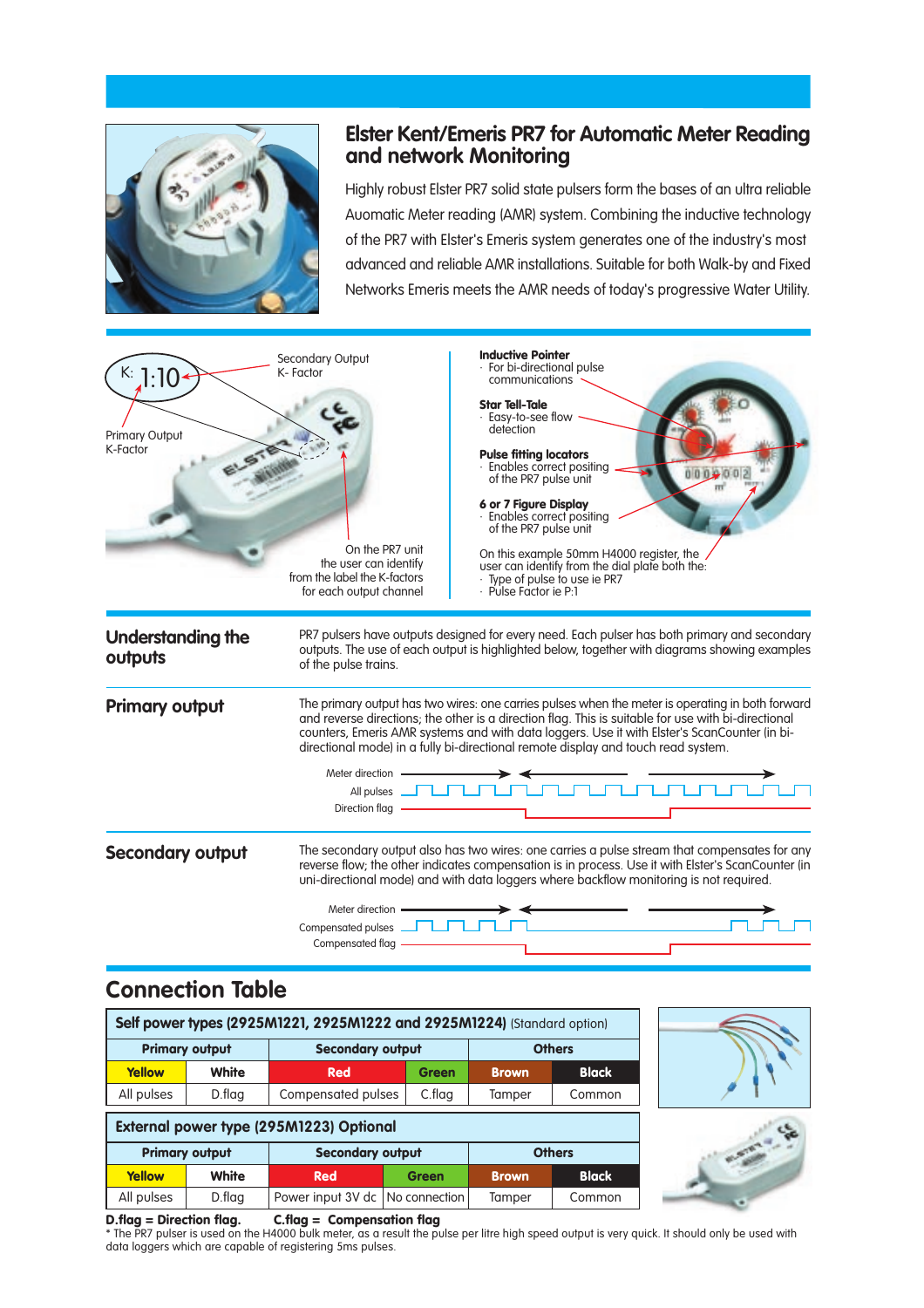## **HELIX H4000**

Performance to ISO4064, BS5728 Class B

## **Specifications**

| <b>H4000 Performance (forward flow)</b>    |               |                  |      |      |                |      |      |      |      |      |  |
|--------------------------------------------|---------------|------------------|------|------|----------------|------|------|------|------|------|--|
| Meter size (mm)                            |               |                  | 40   | 50   | 80             | 100  | 150  | 200  | 250  | 300  |  |
| Overload flow                              | $qs \pm 2\%$  | $m^3/h$          | 90   | 90   | 200            | 250  | 600  | 1000 | 1600 | 2000 |  |
| Permanent flow                             | $qp \pm 2\%$  | $m^3/h$          | 50   | 50   | 120            | 180  | 450  | 700  | 1000 | 1500 |  |
| Transitional flow                          | $qt \pm 2\%$  | $m^3/h$          |      |      | $\overline{2}$ | 2    | 4    | 6    | 11   | 15   |  |
| Minimum flow (horizontal)                  | qmin $\pm$ 5% | $m^3/h$          | 0.35 | 0.35 | 0.5            | 0.6  | 1.8  | 4    | 6    | 12   |  |
| Minimum flow (vertical)                    | qmin $\pm$ 5% | $m^3/h$          | 0.45 | 0.45 | 1.2            | 1.2  | 4.5  | 7.5  | 12   | 18   |  |
| Starting flow (approx.)                    | $m^3/h$       |                  | 0.15 | 0.16 | 0.22           | 0.25 | 0.90 | 1.2  | 1.8  | 1.8  |  |
| Headloss at overload flow                  |               | Kpa              | 84   | 49   | 27             | 43   | 33   | 32   | 37   | 58   |  |
| Maximum registration                       |               | millions of $m3$ |      |      |                |      | 10   | 10   | 10   | 10   |  |
| $\sqrt[0]{C}$<br>Maximum water temperature |               |                  | 50   | 50   | 50             | 50   | 50   | 50   | 50   | 50   |  |
| Maximum working pressure                   |               | Kpa              | 1600 | 1600 | 1600           | 1600 | 1600 | 1600 | 1600 | 1600 |  |

| Standard ISO4064/BS5728/EEC specification Class B |               |         |                          |      |     |     |     |     |      |      |  |
|---------------------------------------------------|---------------|---------|--------------------------|------|-----|-----|-----|-----|------|------|--|
| Overload flow                                     | $as \pm 2\%$  | $m^3/h$ | ۰.                       | 30   | 80  | 120 | 300 | 500 | 800  | 1200 |  |
| Permanent flow                                    | $qp \pm 2\%$  | $m^3/h$ | $\overline{a}$           | 15   | 40  | 60  | 150 | 250 | 400  | 600  |  |
| Transitional flow                                 | $qt \pm 2\%$  | $m^3/h$ | ۰.                       | 50   | 120 | 180 | 450 | 700 | 1000 | 1500 |  |
| Minimum flow                                      | $qmin \pm 5%$ | $m^3/h$ |                          |      | 8   | 12  | 30  | 50  | 80   | 120  |  |
| Starting flow (approx.)                           |               | $m^3/h$ | $\overline{a}$           | 0.45 | 1.2 | 1.8 | 4.5 | 7.5 | 12   | 18   |  |
| Headloss at maximum flow                          |               | Kpa     | $\overline{\phantom{a}}$ |      | 4   | 10  | 10  | 10  | Q    | 21   |  |
| Headloss class                                    |               | Kpa     |                          | 10   | 10  | 10  | 10  | 10  | 10   | 30   |  |





| <b>Flange Table</b> Flange compatable with both drillings. Specify drilling option. |    |        |        |        |        |        |         |                |                |
|-------------------------------------------------------------------------------------|----|--------|--------|--------|--------|--------|---------|----------------|----------------|
| Meters size                                                                         | mm | 40     | 50     | 80     | 100    | 150    | 200     | 250            | 300            |
| BS10 table D                                                                        |    | "Dual" | "Dual" | "Dual" | "Dual" | "Dual" | Specify | Specify        | Specify        |
| SABS 1123 table 16                                                                  |    |        |        |        |        |        | Specify | <b>Specify</b> | <b>Specify</b> |

E Jul speed

| <b>Dimensions and weights</b> |    |      |      |      |      |      |      |     |     |  |  |
|-------------------------------|----|------|------|------|------|------|------|-----|-----|--|--|
| Meter size (mm)               |    | 40   | 50   | 80   | 100  | 150  | 200  | 250 | 300 |  |  |
| Overall length (ISO) (A)      | mm | 300  | 200  | 200  | 250  | 300  | 350  | 450 | 500 |  |  |
| Height (B)                    | mm | 78   | 78   | 94   | 106  | 135  | 165  | 198 | 225 |  |  |
| Height (D)                    | mm | 142  | 142  | 153  | 153  | 200  | 222  | 240 | 240 |  |  |
| Height (E)                    | mm | 250  | 250  | 261  | 261  | 30   | 330  | 348 | 348 |  |  |
| Weight                        | kg | 11.8 | 12.2 | 14.1 | 19.4 | 37.5 | 47.5 | 82  | 104 |  |  |